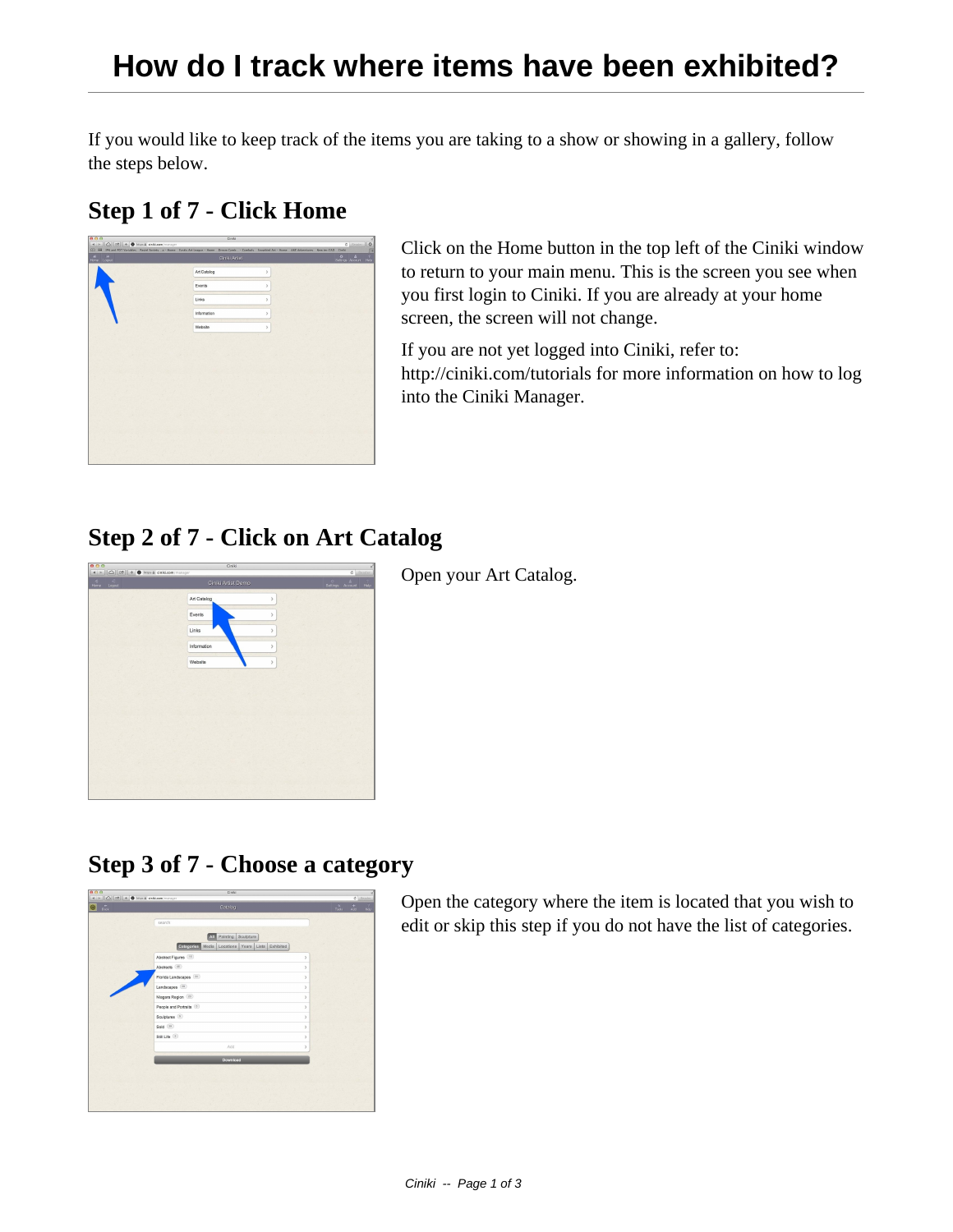### **Step 4 of 7 - Choose the item**

Choose the item to add to an exhibited list.



### **Step 5 of 7 - Click on Add Exhibited**



## **Step 6 of 7 - Exhibit Details**



A. The name of the place where the item was/will be exhibited. This may be the gallery name, a friends home, or anything else you would like.

- B. (optional) The number assigned by the gallery.
- C. The start date of the exhibition or showing.

D. (optional) The end date of the exhibition or showing. Leave this field blank if there is no end date.

E. (optional) Any notes about this item in the exhibition or showing.